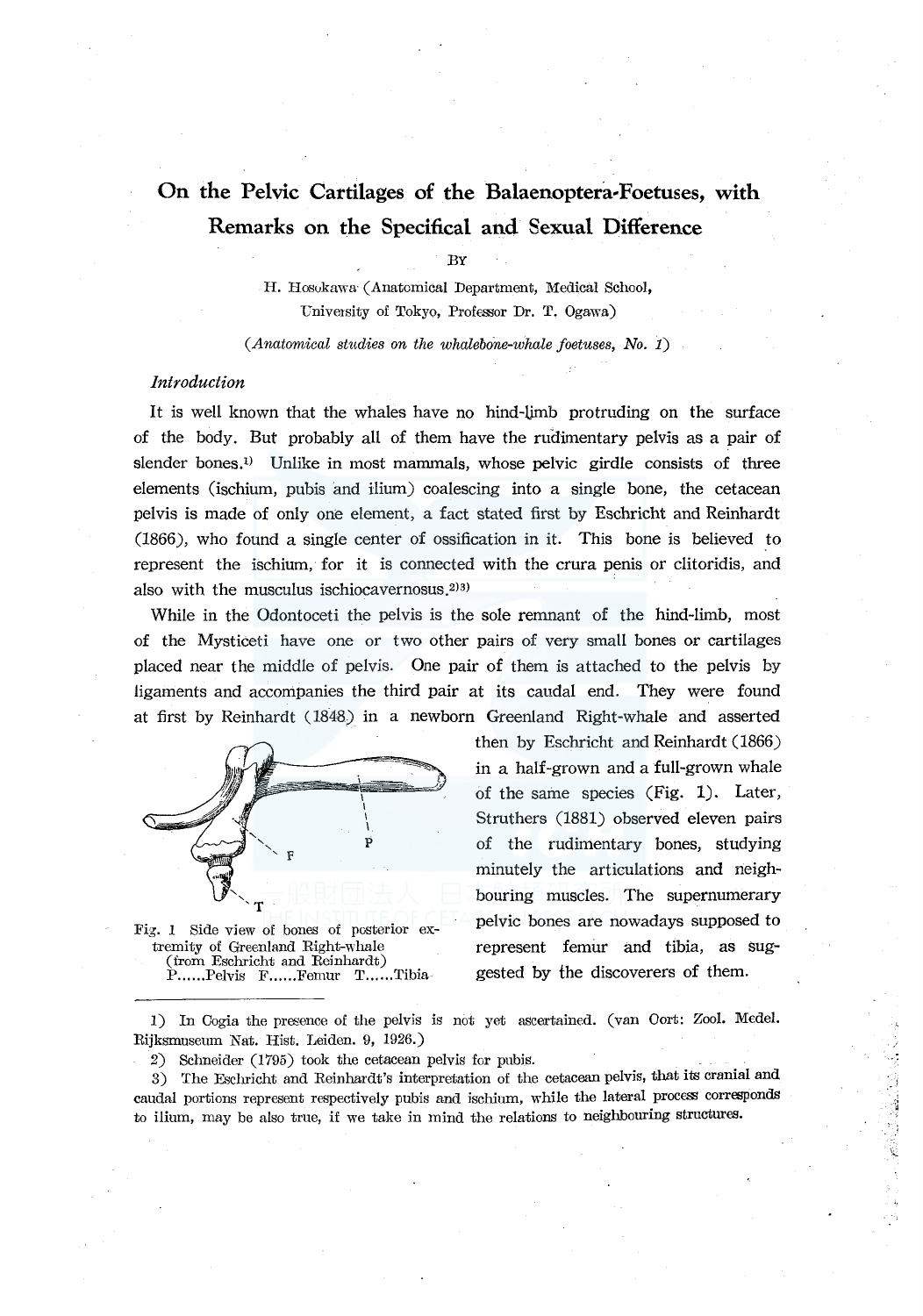On the other hand, in the adult Humpback Eschricht found only the second pair, and afterwards Struthers (1888) confirmed also the absence of the third pair in this species. The same result was mentioned by Burmeister (1867) and Struthers (1872, 93) also for the Fin-whale, in which the only existing femur was extremely vestigial. Further, the lesser Fin-whale (Balaenoptera acuto-rostrata, Lac.) and the Sei-whale show, according to Struthers etc., no trace of femur and tibia, just like in the Odontoceti (Fig. 2).



Fig. 2 Cetacean skeletons of hind-limbs (from Struthers)

a. Lesser Fin-whale (14.5 feet, male) b. Sei-whale (36 feet, male)

c. Fin-whale (64 feet, male) d. Greenland Right-whale (48 feet, male)

e. Humpback-whale (40 feet, male)

During my Antarctic whaling voyage on board the Nissin-Maru No. 1 (1947-48), I examined the cartilages in question in the Balaenoptera-foetuses and found some noteworthy facts.

The materials examined by me are as follows:

Foetuses of the Blue whale (Balaenoptera musculus, L.) 9.

(male, 6; female, 3; max. length, 22 feet 2 inches; min. length, 3 'feet 11 inches)

Foetuses of the Fin-whale (B. physalus, L.) 9.

 $(male, 5; female, 4; max. length, 15 feet 1 inch; min. length, 2 feet 1 inch)$ Additionally for comparison, each one pair of pelvic bones of adult Blue and Fin-whales.

*Pelvic cartilages of the Blue and Fin foetuses*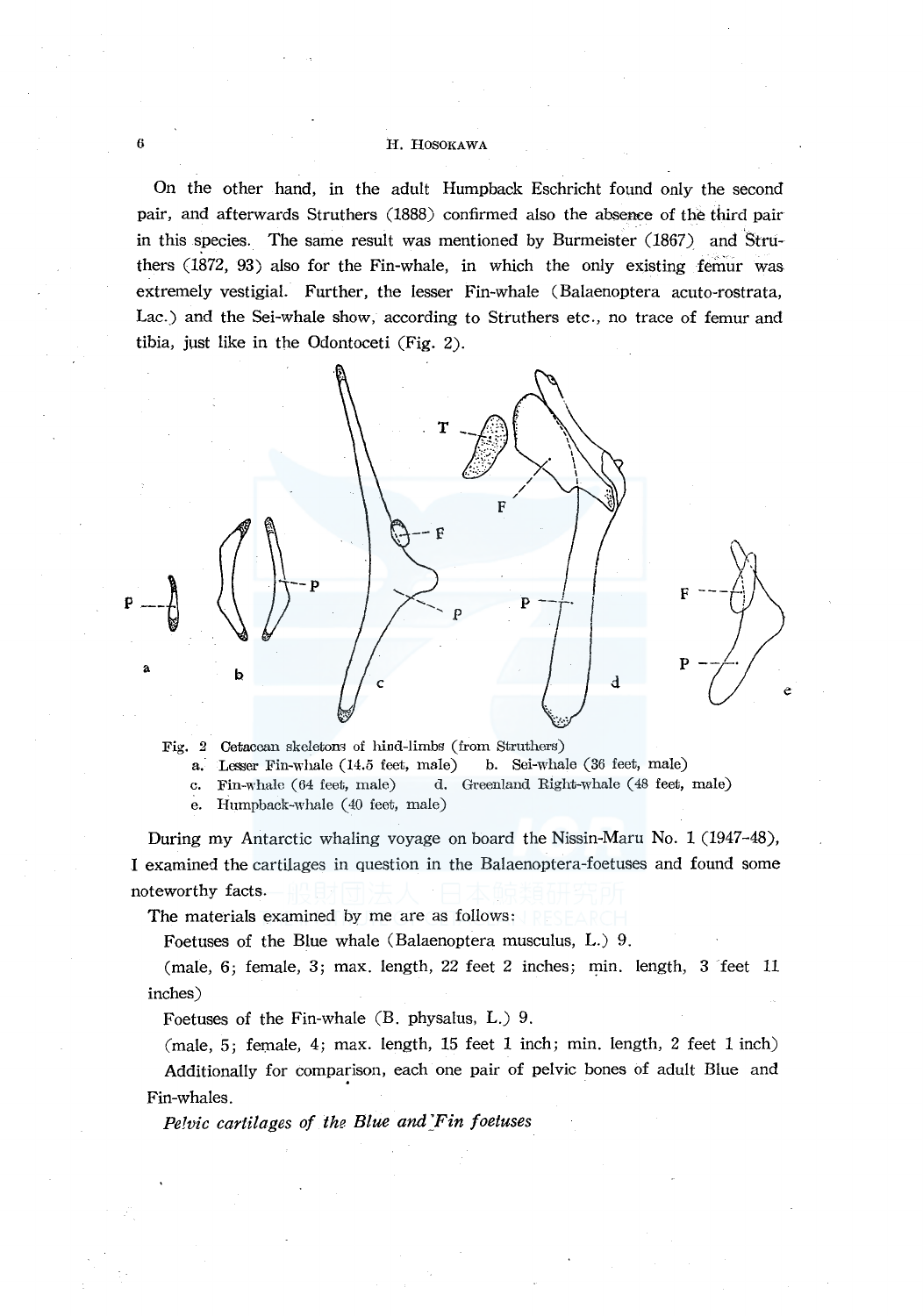Both species have besides a pair of pelvis another pair of very small cartilages, the third pair being completely absent. The pelvis (Fig. 3, 4) is elongated, somewhat curved, hammerlike in form, and has a very short lateral process, corresponding to "promontry" of Struthers. The upper process, processus cranialis, is pointed at the end and deserves the name " apex cranialis ", while the lower one, proc. caudalis, is shorter, with its somewhat rounded extremity. The lateral process, the shortest of all processes, ends also 1not sharpened, but has here a more or less eminent tubercle, tuberculum laterale.

Near the tubercle, a little more ventrad and craniad, there is a small, oval piece of cartilage, the upper end of which is pointed in some cases, especially



d<br>Pelvic cartilages of the Fin and Blue foetuses Fig. 3 Pelvic cartila5es of the Fin and Blue foetuses a. Fin, male (13 feet 6 inches long) b. Fin, female (15 feet I inch long) c. Blue, male (12 feet 3 inches long) d. Blue, female (14 feet 11 inches Jong)

1) In the adult whales the cranial process is rather flattened mediolaterad, in opposite to the club-like caudal process (Fig. 4).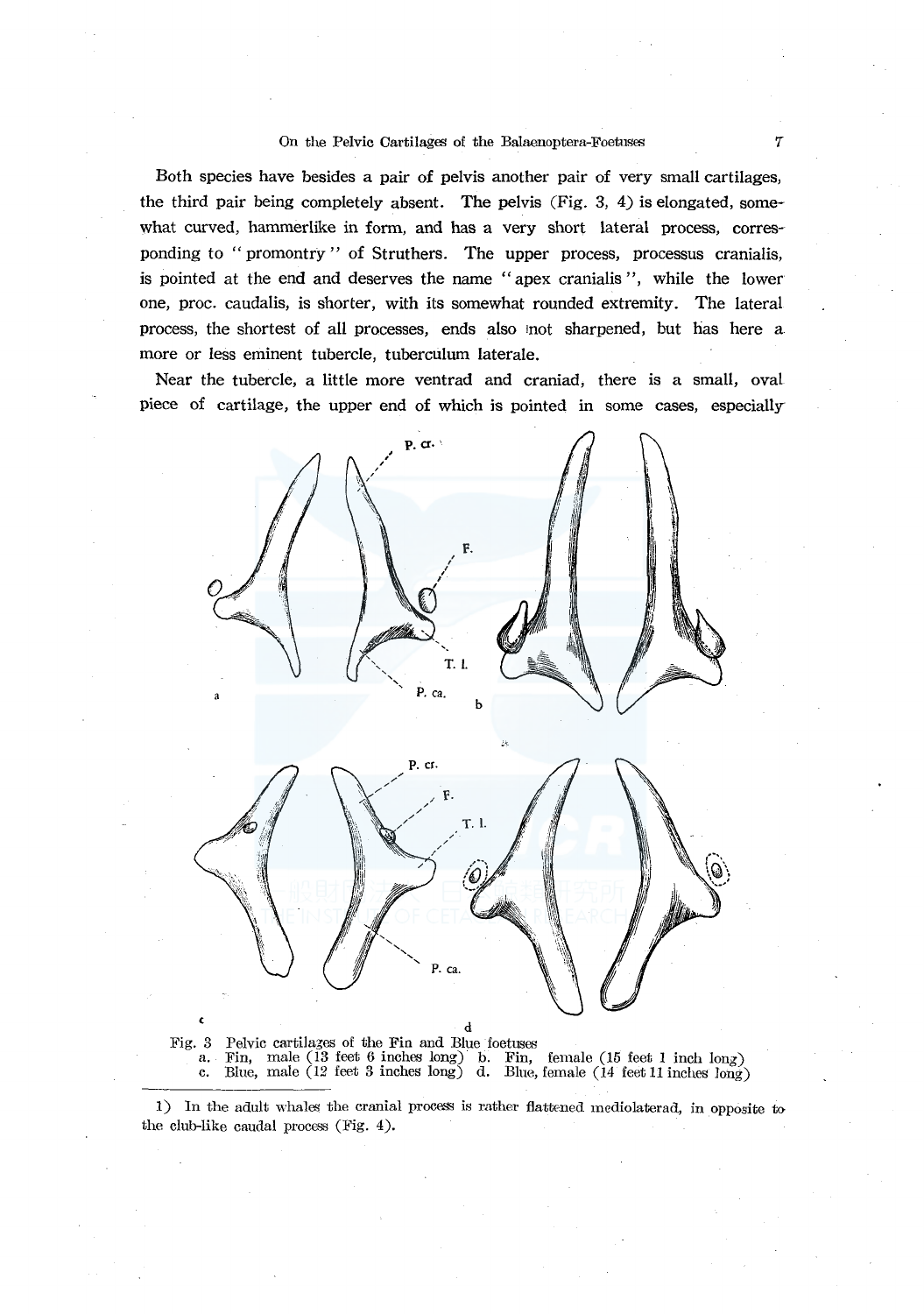

Fig. 4 Pelvic bone of adult whalebone-whales that of the pelvis. This difa, b, Fin-whale, lateral and vantrel view e, d, Blue whale, lateral and ventral view ference might be understood by<br>
e, d, Blue whale, lateral and ventral view ference might be understood by<br>
P. cr. Proc. cranialis: P. ca. Proc. candalis: the more vestigial nature P. cr., Proc. cranialis; P. ca., Proc. caudalis; T. I., Tuberculum laterale former. It is moreover likely,

in the Fin-whale. This small cartilage, being nothing but the remnant of femur, is covered with a thick capsule of connective tissue. The remnant of femur does not increase in size proportionately with the growth of the foetus: in other words, much more remarkable individual variation is seen in the size of this cartilage than in

that the femur is more rudimentary in the Blue whale than in the Fin-whale. For, according to my observation, the femur of considerably larger foetuses of Blue whale (12 feet 4 inches, male; 13 feet 4 inches, male; 15 feet 5 inches, female;  $22$  feet  $2$  inches, male) is sometimes made solely of connective tissue, containing no cartilage. The ligamentous band between femur and pelvis is very loose, and here I found no articular formation, though Eschricht, Reinhardt and Struthers mentioned an articulation respectively in an adult Greenland Right-whale and in an adult Fin-whale.

## *Ossification of the pelvic cartilages*

Neither pelvis nor femur of all the foetuses, measuring from 2 feet 11 inches up to 22 feet 2 inches in length, showed any trace of ossification. It is therefore supposed that these skeletons are ossified only after the parturition. For, consulting the statistics published by Mackintosh, Wheeler (1927) and Matthews (1937), it seems certain that the foetus of 22 feet is only a little before the birth. Rein· hardt found in a newborn Greenland Right-whale an ossified portion of the femur in its middle part, but no ossification in pelvis and tibia.

*Position and locality of the pelvic cartilages* 

The cartilaginous pelvis exists on each side, rather laterad and caudad, to the external genital orifice, with its axis nearly parallel to that of the whale-body. We can palpate them after removal of the skin as somewhat hard objects. All of my specimens were not so small as to settle the problem upon the presence of an external protrusion representing the hind-limb reported by Guldberg (1894, 99) and Kiikenthal (1895) in Phocaena communis (Fig. 5). I have ,known, however,

8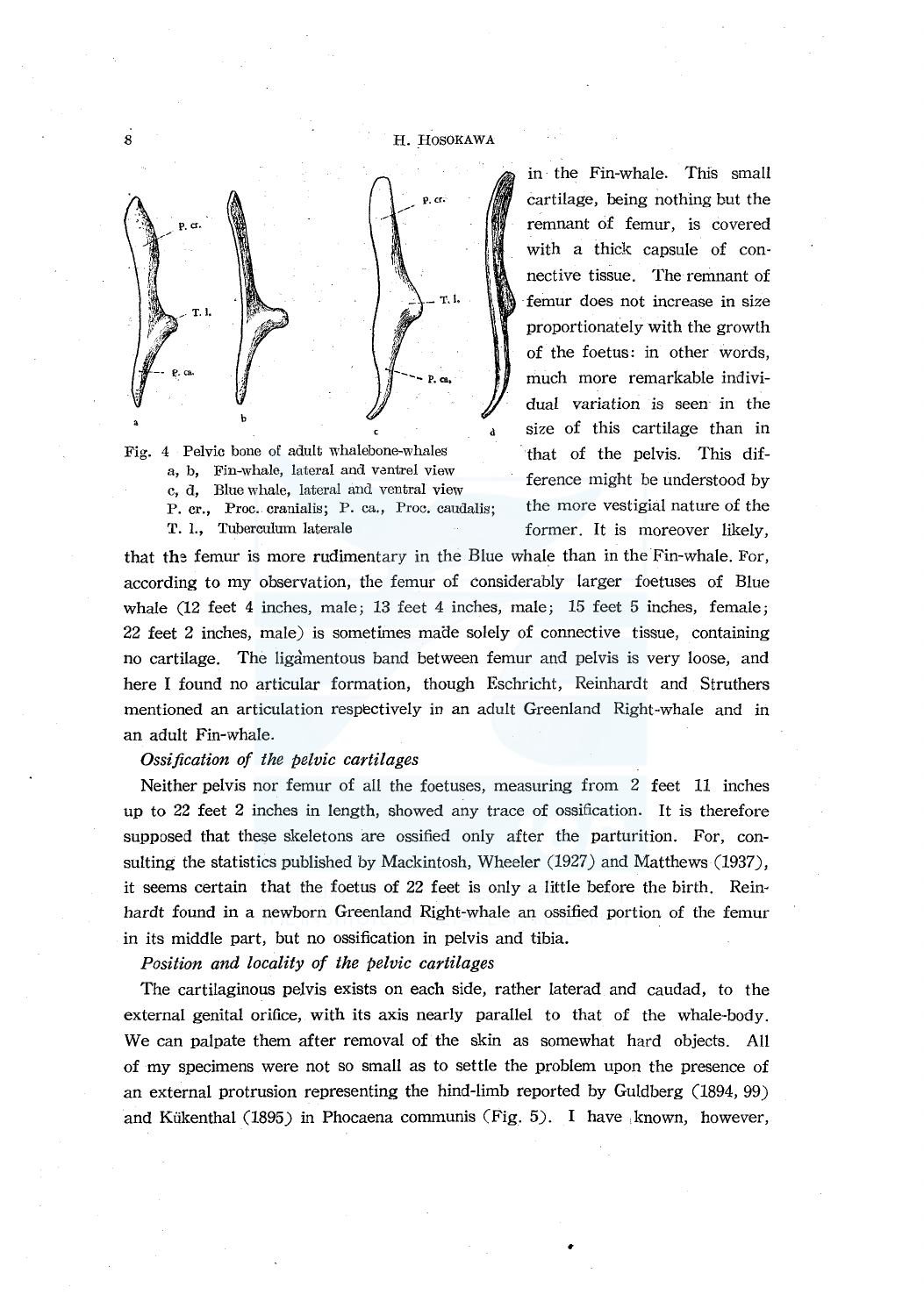



Fig. 6. Measurements of the pelvic cartilage While the average of this in-

that the pelvis is located in small foetuses under the skin more superficially, while those in larger ones lie more deeply embedded in the muscular layer and so more hardly palpable.

*Difjerence of the foetal pelvis in form between Fin- and Blue whale* 

In the Fin foetus the caudal process of the cartilaginous pelvis is relatively shorter than in the Blue, viz. the pelvis of the former has the lateral process placed more caudad than that of the latter (Fig. 3). My measurements of the distances 1) from the cranial apex to the caudal end  $(\alpha)$ , 2) from the cranial apex to the lateral tubercle  $(\beta)$ , 3) from the caudal end to the lateral tubercle  $(r)$ , and the relative length of  $\beta$  and  $\gamma$  ( $\beta/\gamma$ ) (Fig. 6) are shown in Table L

dex  $\beta/\gamma$  is in the foetal Fin-whale 2.01 (max., 2.67; min., 1.63), it is in the foetal Blue whale only 1.06 (max., 1.25; min., 0.71); there is accordingly a distinct difference between the both species. Fig. *7* indicates my data diagrammatically. From this figure we know that the index  $\beta/\gamma$  is in the Fin foetuses, without exception, more than 1.5, while in the Blue foetuses it lies always under 1.5. It is interesting that these intimately related two species of Balaenopterides show such a remarkable difference in the form of pelvis. I can't decide, however, whether the same difference is present also in the adult whales, but the postnatal existence of approximately the same relation is unplausible.<sup>1</sup>

1) Struthers (1893) stated that the characteristics in the form of pelvic bones of some adult whales (Megaptera, Right-whale) are to be seen also in the immature, younger :whales.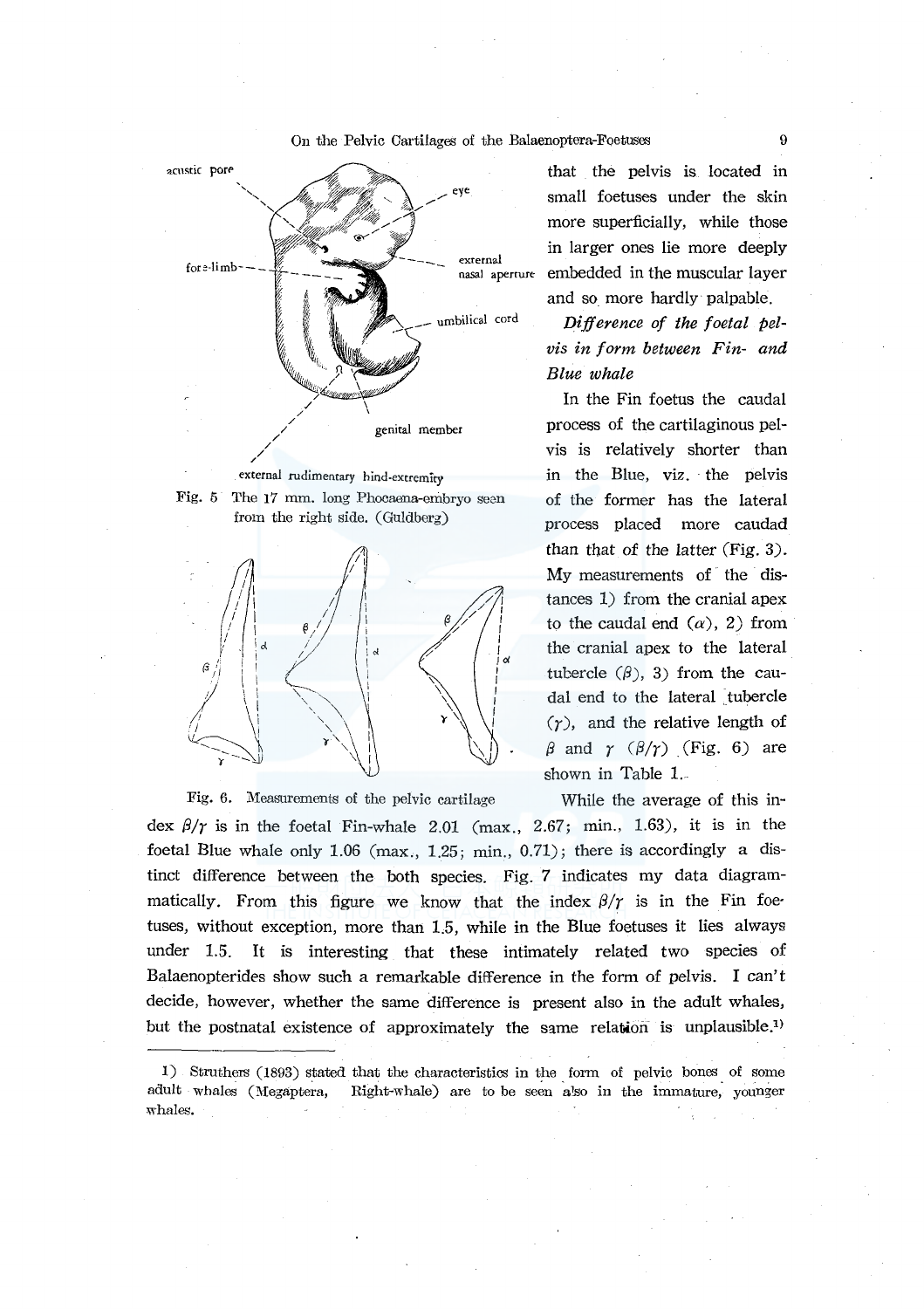

According to Eschricht, Reinhardt and Struthers, the posterior part of the pelvic bone exceeds considerably in length the anterior part in the Greenland Right-whale. Hence the ratio in question seems to be in this whale by far less than 1.0. After Struthers' measurement of eleven specimens, this ratio seems to

 $10$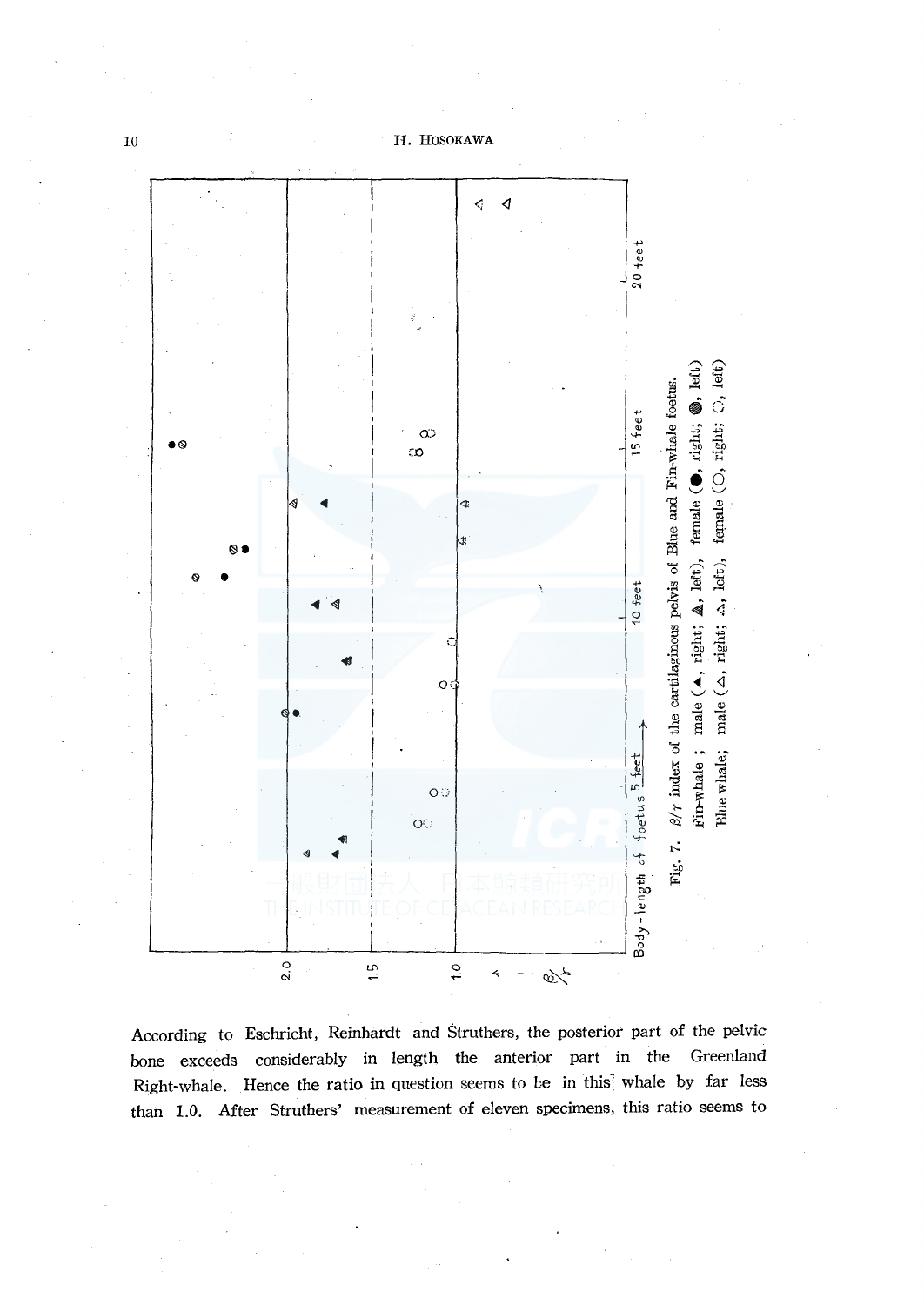fall between 0.3 and 0.7 (average, 0.41) for the Greenland Right-whale. And I calculated, using Struthers' data, that this ratio is for a male Megaptera of 40 feet long 0.77, i.e. an intermediate value between the Greenland Right-whale and the Blue foetus. In this way we can probably determine the kind of whalebone-whales from the form and size of pelvis, especially by consulting the relative length of the upper and lower processes.

## *Sexual difference of the cartilaginous pelvis*

In both the Fin and Blue foetuses the  $\beta/\gamma$  index of the pelvis is larger in the female than in the male (Fig. 7). As to the Fin-whale, this index is in the female almost always more than 2.0 (average, 2.34; max., 2.67; min.,  $1.95$ ), while in the male it is, without exception, less than 2.0 (average, 1.75; max., 1.97; min., 1.63). In the Blue whale, the critical point of the ratio for the sexual difference is 1.0 (average for the male, 0.91; max., 0.98; min., 0.71: average for female, 1.14; max., 1.25; min., 1.00). Further investigation of the pelvic bones in the adult Fin- and Blue whales is from this viewpoint very desirable.<sup>1)</sup>

*Angle between the cranial and caudal process of the pelvis* 



Fig. 8. Angle of the pelvic cartilage

These processes make each other at the level of the lateral process an obtuse angle opened mediad (Fig. 8). This angle, measured with goniometer, shows no remarkable specifical or sexual difference (Table 1), the average being in the Fin and Blue foetuses respectively 136°(male, 136°; female, 137°) and 133° (male, 124°; female, 137°); the individual variation is in the Fin-whale  $127^\circ$ -148°,

and in the Blue whale 120°-149°. Neither exists any remarkable difference between the right and left pelvis (average for the Fin-male: right, 136°, left 136°; female: right, 138°, left, 136°; average for the Blue- male: right, 123°, left, 125°; female: right, 140°, left, 138°), though some instances showed the angle tolerably asymmetrical.

<sup>1)</sup> From Struthers' data no distinct sexual difference seems to exist in the relative length between anterior and posterior parts in the Greenland Right-whale, because this ratio becomes probably 0.30  $(2)$  and 0.45  $(3)$ . In his opinion, however, it is easier to tell the sexual difference of the pelvic bone in Mysticetus than in human beings, for the hinder end of this bone is much thickened in the male, while it is flattened, usually with expansion, in the female.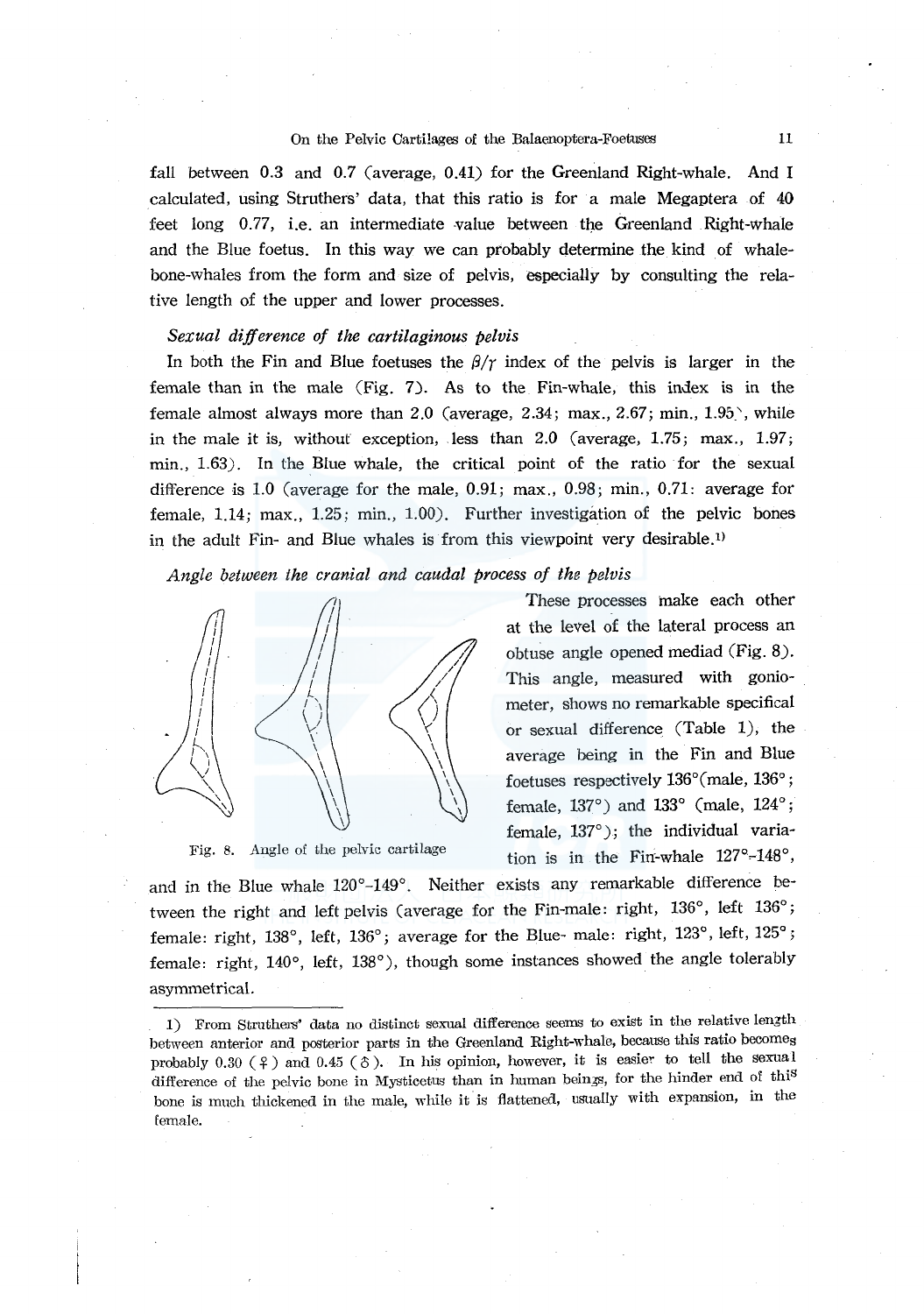N.B. According to Struthers, this angle appears to be in the female Greenland Right-whale somewhat larger than in the male, the average being respectively 139° and 124°.

Development of the pelvis in length



 $12\,$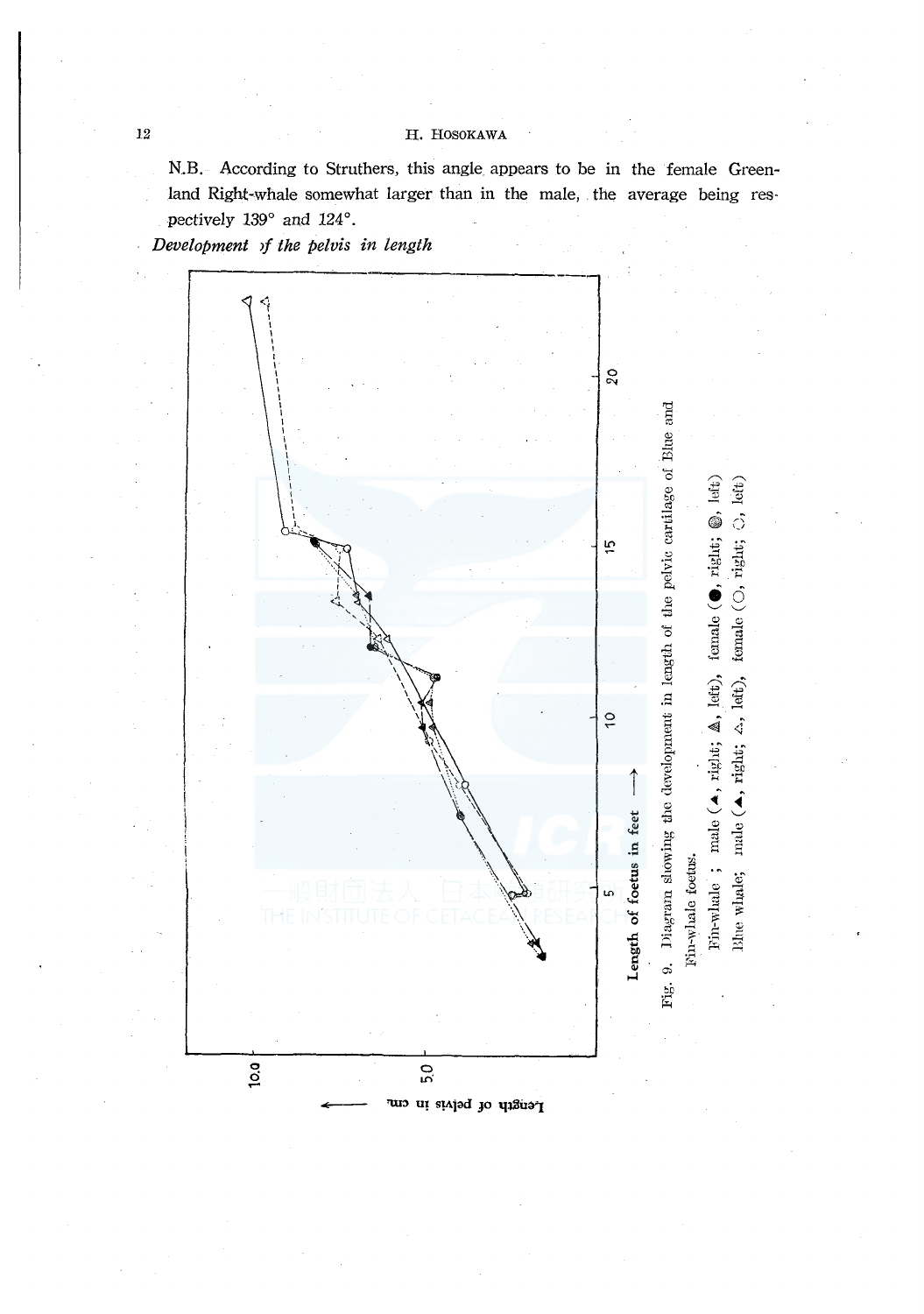The length of the cartilaginous pelvis in various intrauterine stages is shown in Fig. 9. By the length of the pelvis I mean the distance from the cranial apex to the caudal end  $(\alpha$  in Table 1), and by the body length the distance from the rostral extremity to the median notch of the caudal flipper. We see from this figure that the relative length of pelvis to the whole body remains, regardless of size, sex and species of the foetuses, almost constant.<sup>112)</sup> The cartilaginous pelvis occupies about 1.6-1.8% of the total length of the body (average, Fin-whale-male, 1.8, female, 1.7; Blue whale-male, 1.6, female, 1.7, max., 1.9. min., l.4)(Table 1).

Nearly the same ratio seems to hold good in the adult stage, for from Struthers' data, this ratio becomes 1.7 in an adult male Fin-whale of 50 feet, 1.6 in an adult male Sei-whale of 36 feet, 1.9 both in an adult male lesser Fin-whale of 14.5 feet and in an adult male Megaptera of 40 feet. But in the Greenland Rightwhale the pelvis seems to be relatively larger, occupying  $2.3\%$  (max., 3.0, min., 2.0) of the total length of the body.

#### Summary

1) From the viewpoint of the rudimentary skeletons pertaining to the hindlimb, the whalebone-whales can be classified into the following three groups: Group 1, to which the Greenland Right-whale belongs, has besides the pelvis two pairs of subsidiary bones or cartilages (femur and tibia). Group 2, in which other than the pelvis only the femur is present, comprises the Humpback, the Fin-whale and perhaps also the Blue whale. Group 3, which has neither femur nor tibia but has the pelvis only, seems to comprise the Sei-whale and the lesser Fin-whale.

2) Many foetuses of Fin- and Blue whales studied in this paper have two pairs of cartilages corresponding to pelvis and femur, which show no trace of the bony nucleus within them. Very likely, therefore, the ossification of them takes place only after the parturition.

3) The pelvis of whales, though generally it is hammerlike in form, shows remarkably different shapes according to the species. Especially the ratio of length between the anterior and posterior portions of the pelvis is characteristic to each species.

4) In the Fin and Blue foetuses the sexual difference is marked in the form of the pelvis. The ratio mentioned in the preceding paragraph is always· greater in the female than in the male; namely, the female pelvis has relatively longer cranial process than the male.

<sup>1)</sup> Flower (1876) stated that the pelvic bone of whales is usually more largely developed in the male than in the female.

 $2)$  I never found such an asymmetrical development of pelvis as observed by Struthers (1893) in an adult Sei-whale,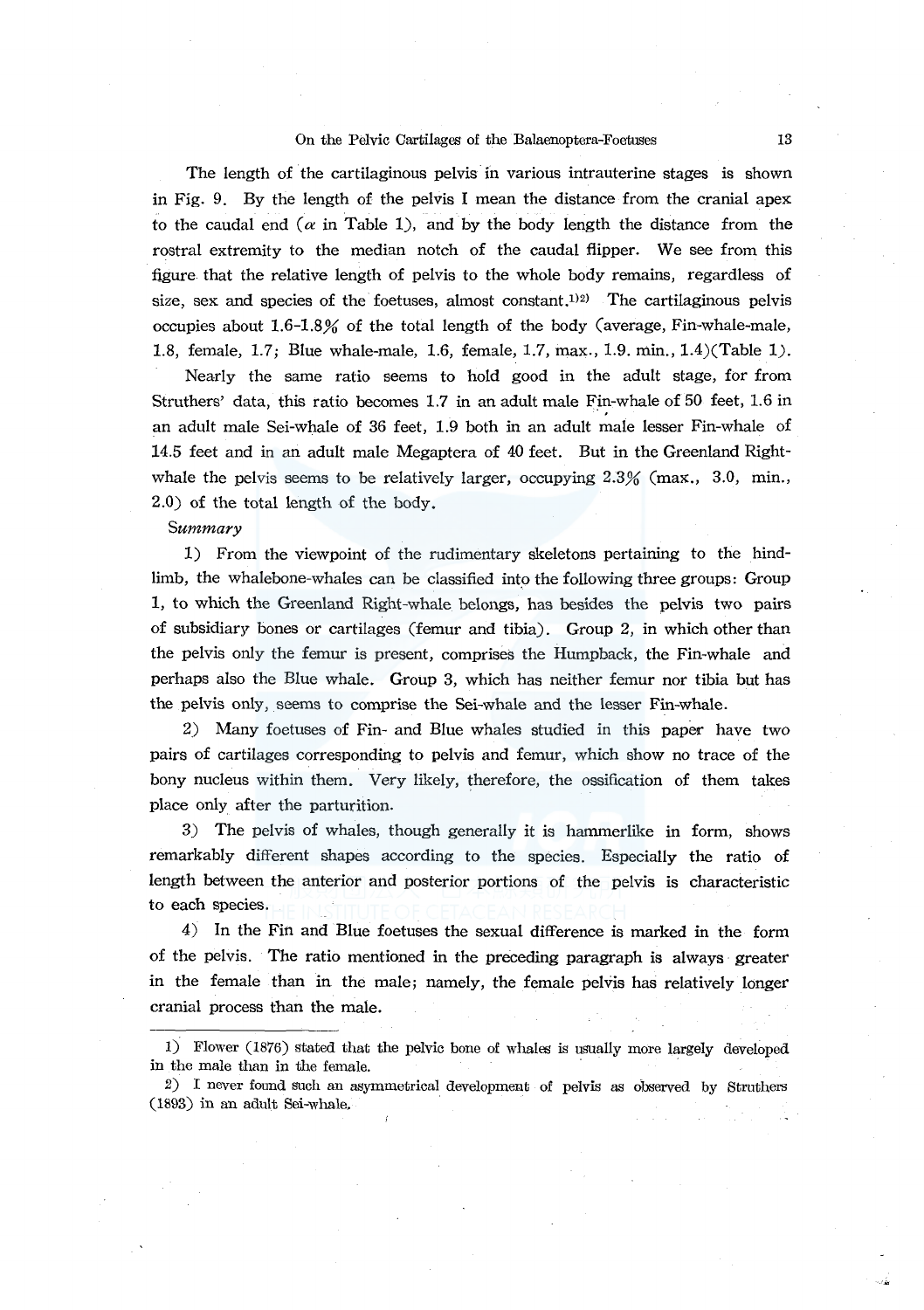# Table 1.

| Foetus<br>(species,         | right<br>or    | α<br>$($ length<br>of | β<br>$(\text{length})$ | r<br>(length)                                                                             | δ<br>(length)                    | $\alpha \times 100$          |                     | oť                   | weightweight<br>оf            |       | angle<br>between<br>ossifi-cranial                   |
|-----------------------------|----------------|-----------------------|------------------------|-------------------------------------------------------------------------------------------|----------------------------------|------------------------------|---------------------|----------------------|-------------------------------|-------|------------------------------------------------------|
| length,<br>sex)             | left           | pelvis                | of                     | of<br>anterior posterior<br>in $\lfloor$ cm $\rfloor$ portion $\lfloor$ portion $\rfloor$ | of<br>femur<br>$\mathbf{in}$ cm) | body-<br>$len$ <sub>th</sub> | $\beta/\gamma$      | in gr.               | in gr.                        |       | pelvis   femur cation and cau-<br>dal pro-<br>cesses |
| $\rm No.83,Fin$             | $\mathbf{r}$   | 1.63                  | 1.45                   | - 0. 85                                                                                   | 0.2                              | 1.8                          | 1, 71               | 0,05                 | < 0.01                        | $(-)$ | 127                                                  |
| 2f. 11i., ô                 | I              | 1.65                  | 1.5                    | 0.8                                                                                       | 0.2                              | 1.9                          | 1.88                | 0.05                 | $< 0.01 (-)$                  |       | 132                                                  |
| No.80 <b>,</b> Fin          | r              | 1.8                   | 1.6                    | 0.95                                                                                      | 0.6                              | 1.8                          | [1.68]              | 0.08                 | 0.01                          | $(-)$ | 134                                                  |
| 3f.4i., 8                   | 1              | 1.9                   | 1.5                    | 0.9                                                                                       | 0.6                              | 1.9                          | 1.67                | 0.07                 | 0.01                          | $(-)$ | 148                                                  |
| No, 95,<br>Blue             | r              | 2.1                   | 1.45                   | 1.2                                                                                       |                                  | 1.8                          | 1.21                | 0.08                 | —                             | $(-)$ | 144                                                  |
| $3f.10i.,$ $9$              | 1              | 2.0                   | 1.3                    | $1.1$ .                                                                                   |                                  | 1.7                          | 1, 18               | 0.08                 |                               | $(-)$ | 149                                                  |
| No.101.<br>Blue             | r              | 2.6                   | 1.8                    | 1.7                                                                                       |                                  | 1.8                          | 1,13                | 0.17                 |                               | $(-)$ | 138                                                  |
| 4f.9i., <del>?</del>        | 1              | 2.6                   | 1.8                    | 1.9                                                                                       |                                  | 1.8                          | 1.06                | 0.18                 |                               | $(-)$ | 135                                                  |
| $_{\rm No.91,Fin}$          | r              | 4.0                   | 3.7                    | 1.9                                                                                       | 0.4                              | 1.9                          | 1.95                | 0.65                 | 0.008                         | $(-)$ | 139                                                  |
| 7f.li., <sub>7</sub>        | 1              | 4.0                   | 3.7                    | 1.85                                                                                      | 0, 3                             | 1.9                          | 2.00                | 0.73                 | 0.08 <sup>2</sup>             | $(-)$ | 134                                                  |
| No. 151,<br>Blue            | r              | 3.95                  | 2.9                    | 2.7                                                                                       | 0.65                             | 1.6                          | 1.08                | 0.98                 | 0.10                          | $(-)$ | 139                                                  |
| 8f., f                      | 1              | 4.0                   | 2,8                    | 2.8                                                                                       | 0.7                              | 1.6                          | 1.00                | 0.90                 | 0.11                          | $(-)$ | 139                                                  |
| $_{\rm No.81,Fin}$          | r              | 5.1                   | 4,05                   | 2.45                                                                                      | 1.1                              | 1.9                          | 1.65                | 1.31                 | 0.11                          | $(-)$ | 142                                                  |
| $8f.Si., \delta$            | 1              | 4.8                   | 3.9                    | 2.4                                                                                       | 1.0                              | 1.8                          | 1.63                | 1.26                 | 0.09                          | $(-)$ | 137                                                  |
| No.137,<br>Blue             | $\mathbf{r}$   |                       | ≒                      |                                                                                           |                                  |                              |                     |                      |                               |       |                                                      |
| 9f.3i., ?                   | $\mathbf{I}$   | 4.95                  | 3.05                   | 3.0                                                                                       | $\overline{\phantom{a}}$         | 1.8                          | 1.02                | 1.10                 | -                             | $(-)$ |                                                      |
| No. 143,<br>$_{\rm Fin}$    | r              | 5.1                   | 4.2                    | 2.3                                                                                       | 0.3                              | 1.6                          | 1.83                | 1.03                 | 0.01                          | $(-)$ | 139                                                  |
| 10f.4i.,                    | 1              | 4.9                   | 4, 2                   | 2.45                                                                                      | 0.35                             | 1.6                          | 1.71                | 0.97                 | 0.006                         | $(-)$ | 121                                                  |
| No. 132,<br>Fin             | $\mathbf{r}$ : | 4.7                   | 4.5                    | 1.9                                                                                       | 0.35                             | 1.4                          | 2.37                | 1.29                 | 0.007                         | $(-)$ | 139                                                  |
| 11f.2i., 4                  | 1              | 4.8                   | 4.8                    | 1.9                                                                                       | 0.35                             | 1.4                          | 2.53                | 1.47                 | 0.007                         | $(-)$ | 135                                                  |
| No. 146,                    | r              | 6.6                   | 3.15                   | 2.75                                                                                      | 0.6                              | 1.9                          | $2.\,24$            | 3.54                 | 0.04                          | $(-)$ |                                                      |
| $_{\rm Fin}$<br>12f., 9     | I              | 6.5                   | 6.15                   | 2.65                                                                                      | 0.6                              | 1.8                          | 2.32                | 3.17                 | 0.04                          | $(-)$ |                                                      |
| No. 97,                     | $\mathbf r$    | 6.1                   | 4.1                    | $4.2 \cdot$                                                                               | $\boldsymbol{0}$                 | 1.6                          | 0.98                | 2.9                  | 0.06                          | $(-)$ | 120                                                  |
| Blue<br>$12f.3i.,$ $\delta$ | 1              | 6.4                   | 4.3                    | 4.4                                                                                       | $\boldsymbol{0}$                 | 1.7                          | 0.98                | 3.3                  | 0.04                          | $(-)$ | 127                                                  |
| No. 98,<br>Blue             | r              | 7.0                   | 4.8                    | 5.0                                                                                       | 0.6                              | 1.7                          | 0.96                | 4.3                  | 0.01                          | $(-)$ | 121                                                  |
| 13f. 4i., ô                 | 1              | 7.6                   | 4.8                    | 5.0                                                                                       | $\mathbf 0$                      | 1.9                          | 0.96                | 4.7                  |                               | $(-)$ | 125                                                  |
| No. 142,<br>Fin             | r              | 6.65                  | 5.7                    | 3.2                                                                                       | 0.65                             | 1.6                          | 1.78                | 3.58                 | 0.07                          | $(-)$ | 139                                                  |
| 13f. 6i., 8                 | 1              | 7.0                   | 5.9                    | 3.0                                                                                       | 0.85                             | 1.7                          | 1.97                | 3.89                 | 0.15                          | $(-)$ | 143                                                  |
| No. 153,                    | r              | 7.4                   | 5.4                    | 4.4                                                                                       | 0.5                              | 1.6                          | 1.23                | 4.81                 | 0.06                          | $(-)$ | 132                                                  |
| Blue 14f<br>11i.,<br>₽      | 1              | 7.5                   | 5.5                    | 4.4                                                                                       | 0, 5                             | 1.6                          | 1.25                | 4.81                 |                               | $(-)$ | 130                                                  |
| No. 149,                    | r              | 8.3                   | 7.75                   | 2.9                                                                                       | 1.8                              | 1.8                          | 2.67                | 6.25                 | 0.42                          | $(-)$ | 136                                                  |
| $_{\rm Fin}$<br>15f. li., ♀ | 1              | 8.3                   | 7.7                    | 2.95                                                                                      | 1.7                              | 1.8                          | $\left 2.\right.61$ | 6, 8                 | 0.37                          | $(-)$ | 139                                                  |
| No. 150,                    | r              | 9.1                   | 6.2                    | 5.2                                                                                       | 0                                | 1.9                          | 1.19                | 7.1                  | $\overbrace{\phantom{aaaaa}}$ | $(-)$ | 148                                                  |
| Blue<br>15f.5i.,<br>₽       | 1              | 8.8                   | 6.1                    | 5.2                                                                                       | 0                                | 1.9                          | 1.17                | $6.\,\allowbreak 02$ |                               | $(-)$ | 136                                                  |
| No. 155,                    | r              | 10.3                  | 5.6                    | 7.85                                                                                      | 0                                | 1.4                          | 0, 71               | 15.02                |                               | $(-)$ | 129                                                  |
| Blue<br>22f.2i.,<br>λ       | l              | 9.75                  | 6.2                    | 7. 1                                                                                      | 0                                | 1, 5                         | 0.87                | 14.61                |                               | $(-)$ | 123                                                  |

Measurements of hind-limb cartilages of Blue and Fin-whale foetuses